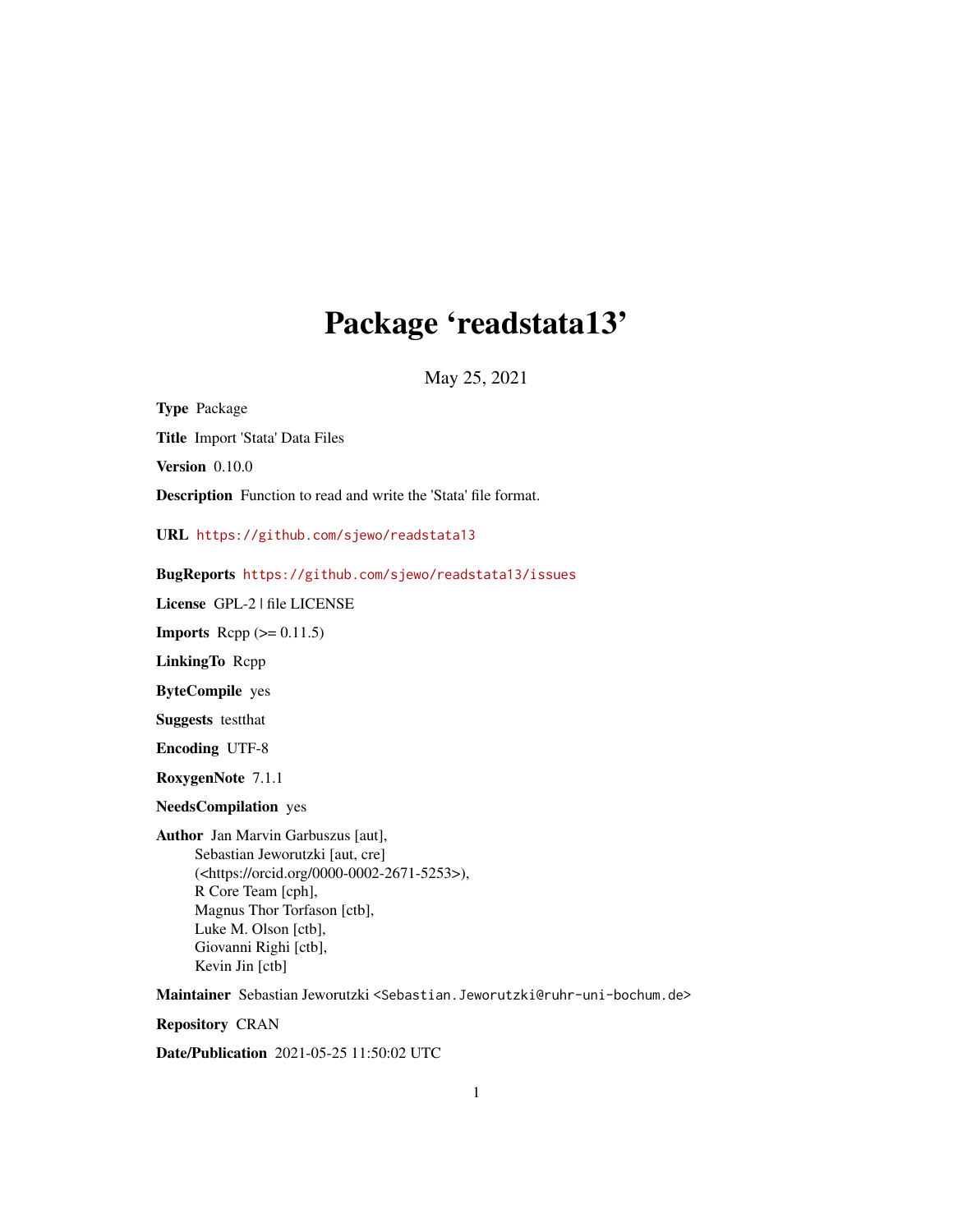# <span id="page-1-0"></span>R topics documented:

#### **Index** [17](#page-16-0)

as.caldays *Convert Stata business calendar dates in readable dates.*

# Description

Convert Stata business calendar dates in readable dates.

# Usage

as.caldays(buisdays, cal, format = "%Y-%m-%d")

# Arguments

| buisdays | numeric Vector of business dates                        |
|----------|---------------------------------------------------------|
| cal      | data.frame Conversion table for business calendar dates |
| format   | character String with date format as in as .Date        |

# Value

Returns a vector of readable dates.

# Author(s)

Jan Marvin Garbuszus <jan.garbuszus@ruhr-uni-bochum.de> Sebastian Jeworutzki <sebastian.jeworutzki@ruhr-uni-bochum.de>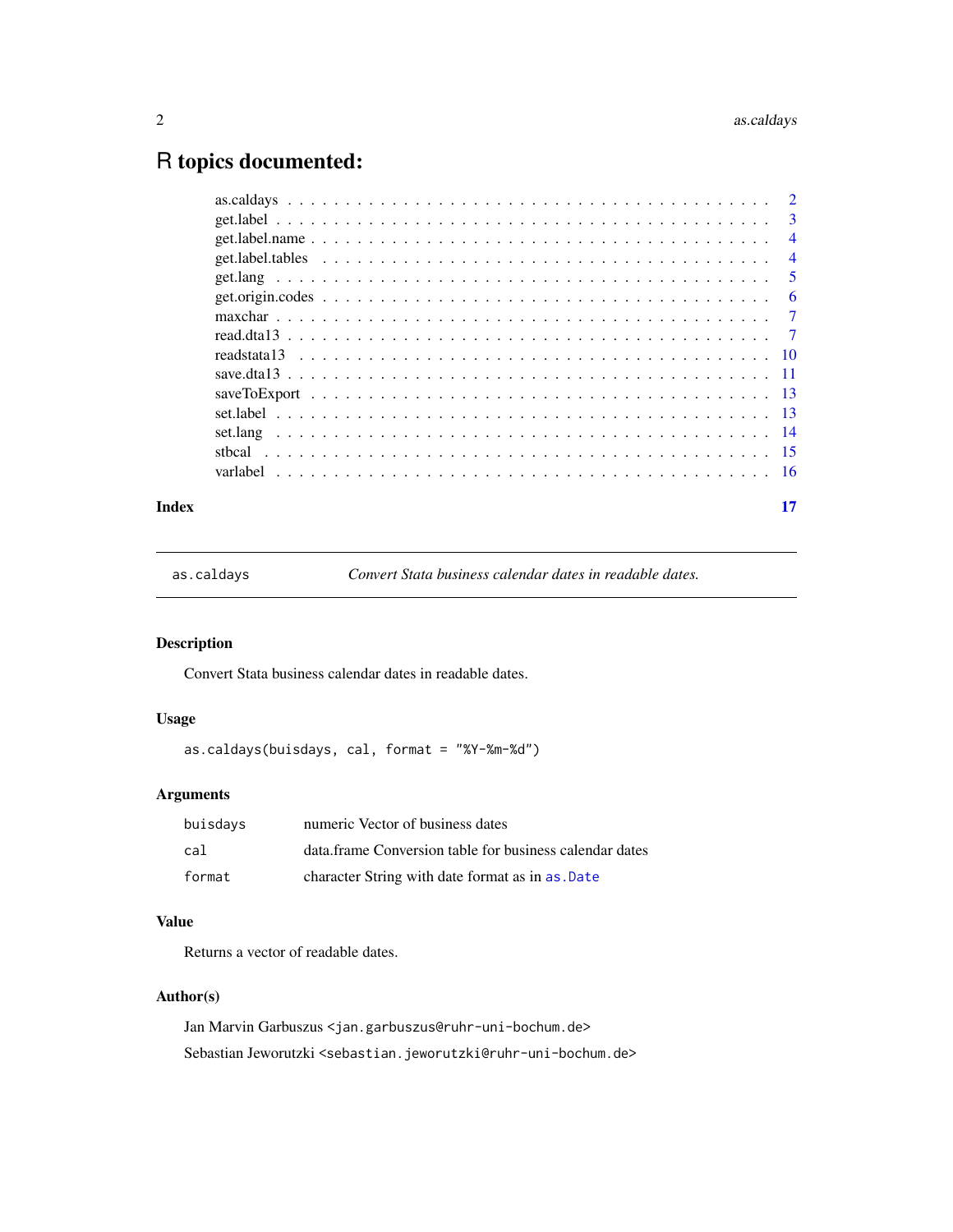#### <span id="page-2-0"></span>get.label 3

#### Examples

```
# read business calendar and data
sp500 <- stbcal(system.file("extdata/sp500.stbcal", package="readstata13"))
dat <- read.dta13(system.file("extdata/statacar.dta", package="readstata13"))
# convert dates and check
dat$ldatescal2 <- as.caldays(dat$ldate, sp500)
all(dat$ldatescal2==dat$ldatescal)
```
<span id="page-2-1"></span>get.label *Get Stata Label Table for a Label Set*

# Description

Retrieve the value labels for a specific Stata label set.

#### Usage

get.label(dat, label.name)

#### Arguments

| dat        | data.frame. Data.frame created by read.dta13. |
|------------|-----------------------------------------------|
| label.name | <i>character.</i> Name of the Stata label set |

# Details

This function returns the table of factor levels which represent a Stata label set. The name of a label set for a variable can be obtained by get. label.name.

# Value

Returns a named vector of code numbers

#### Author(s)

Jan Marvin Garbuszus <jan.garbuszus@ruhr-uni-bochum.de>

Sebastian Jeworutzki <sebastian.jeworutzki@ruhr-uni-bochum.de>

```
dat <- read.dta13(system.file("extdata/statacar.dta", package="readstata13"))
labname <- get.label.name(dat,"type")
get.label(dat, labname)
```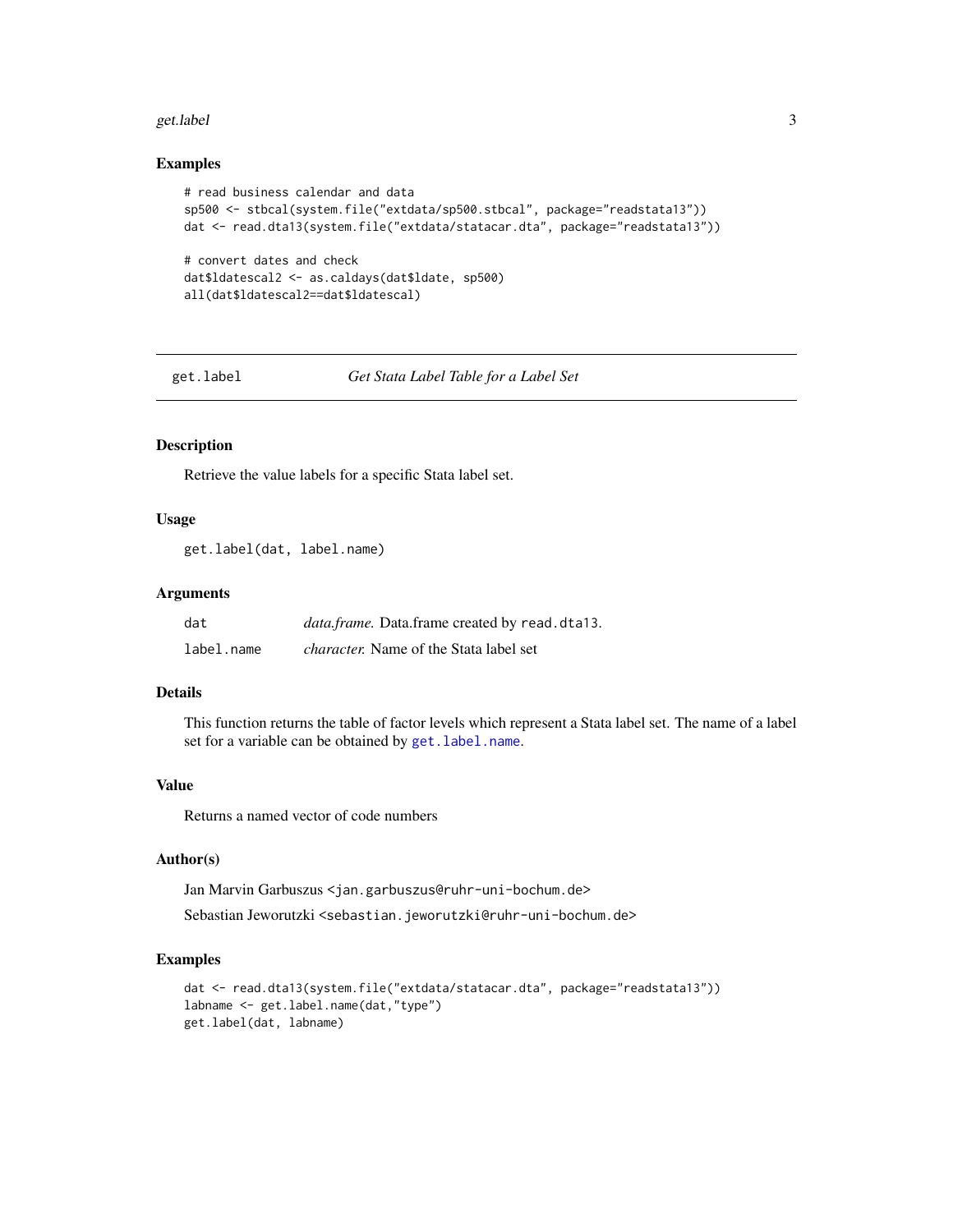<span id="page-3-1"></span><span id="page-3-0"></span>

Retrieves the Stata label set in the dataset for all or an vector of variable names.

#### Usage

get.label.name(dat, var.name = NULL, lang = NA)

# Arguments

| dat      | data.frame. Data.frame created by read.dta13.                                         |
|----------|---------------------------------------------------------------------------------------|
| var.name | <i>character vector.</i> Variable names. If NULL, get names of all label sets.        |
| lang     | <i>character.</i> Label language. Default language defined by get. lang is used if NA |

# Details

Stata stores factor labels in variable independent labels sets. This function retrieves the name of the label set for a variable.

#### Value

Returns an named vector of variable labels

#### Author(s)

Jan Marvin Garbuszus <jan.garbuszus@ruhr-uni-bochum.de> Sebastian Jeworutzki <sebastian.jeworutzki@ruhr-uni-bochum.de>

get.label.tables *Get all Stata Label Sets for a Data.frame*

# Description

Retrieve the value labels for all variables.

#### Usage

```
get.label.tables(dat)
```
#### Arguments

dat *data.frame.* Data.frame created by read.dta13.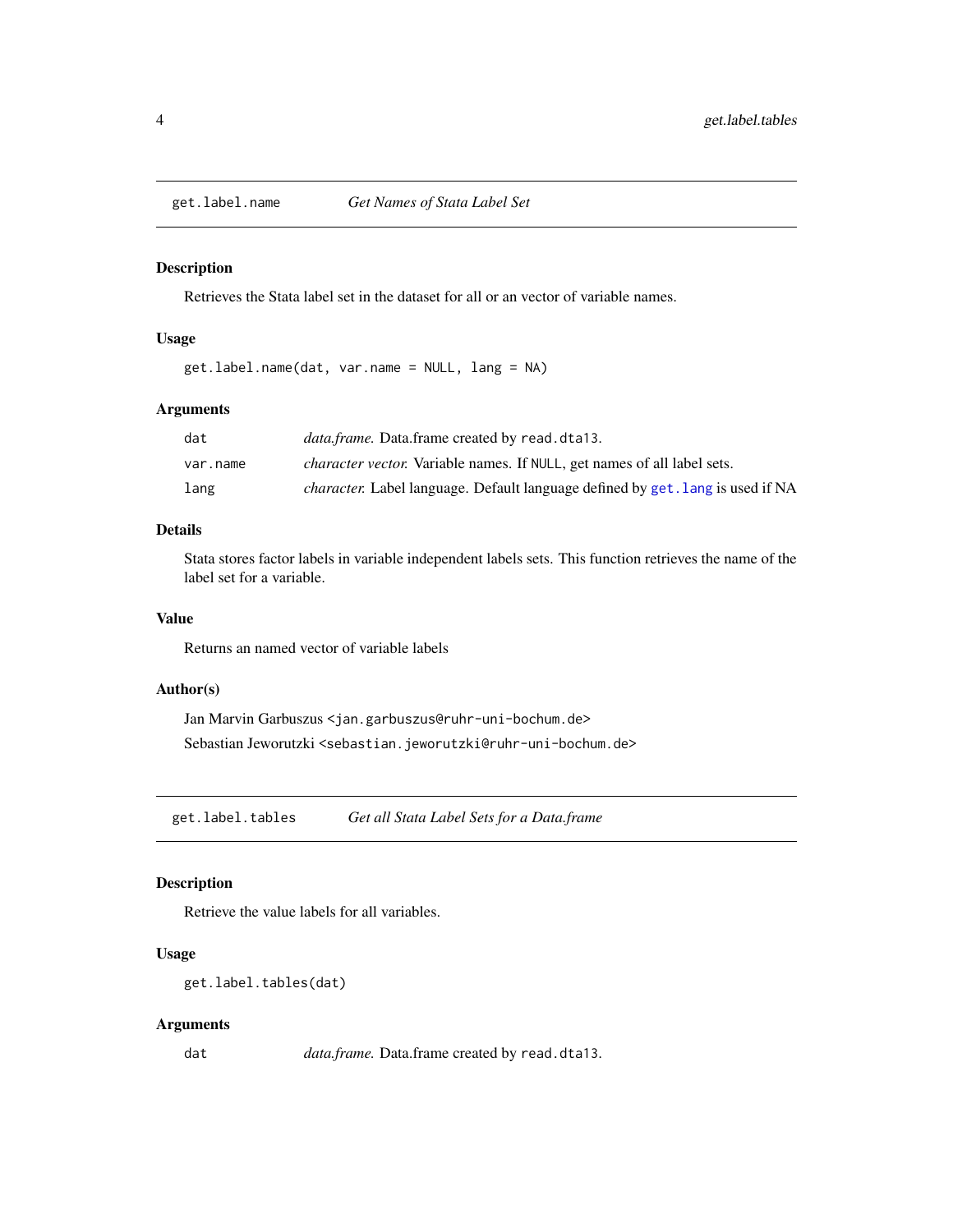#### <span id="page-4-0"></span>get.lang 5

# Details

This function returns the factor levels which represent a Stata label set for all variables.

#### Value

Returns a named list of label tables

# Author(s)

Jan Marvin Garbuszus <jan.garbuszus@ruhr-uni-bochum.de> Sebastian Jeworutzki <sebastian.jeworutzki@ruhr-uni-bochum.de>

#### Examples

```
dat <- read.dta13(system.file("extdata/statacar.dta", package="readstata13"))
get.label.tables(dat)
```
<span id="page-4-1"></span>get.lang *Show Default Label Language*

#### Description

Displays informations about the defined label languages.

#### Usage

get.lang(dat, print = T)

#### **Arguments**

| dat   | <i>data.frame.</i> Data.frame created by read.dta13.              |
|-------|-------------------------------------------------------------------|
| print | logical. If TRUE, print available languages and default language. |

#### Details

Stata allows to define multiple label sets in different languages. This functions reports the available languages and the selected default language.

#### Value

Returns a list with two components:

languages: Vector of label languages used in the dataset default: Name of the actual default label language, otherwise NA

#### Author(s)

Jan Marvin Garbuszus <jan.garbuszus@ruhr-uni-bochum.de> Sebastian Jeworutzki <sebastian.jeworutzki@ruhr-uni-bochum.de>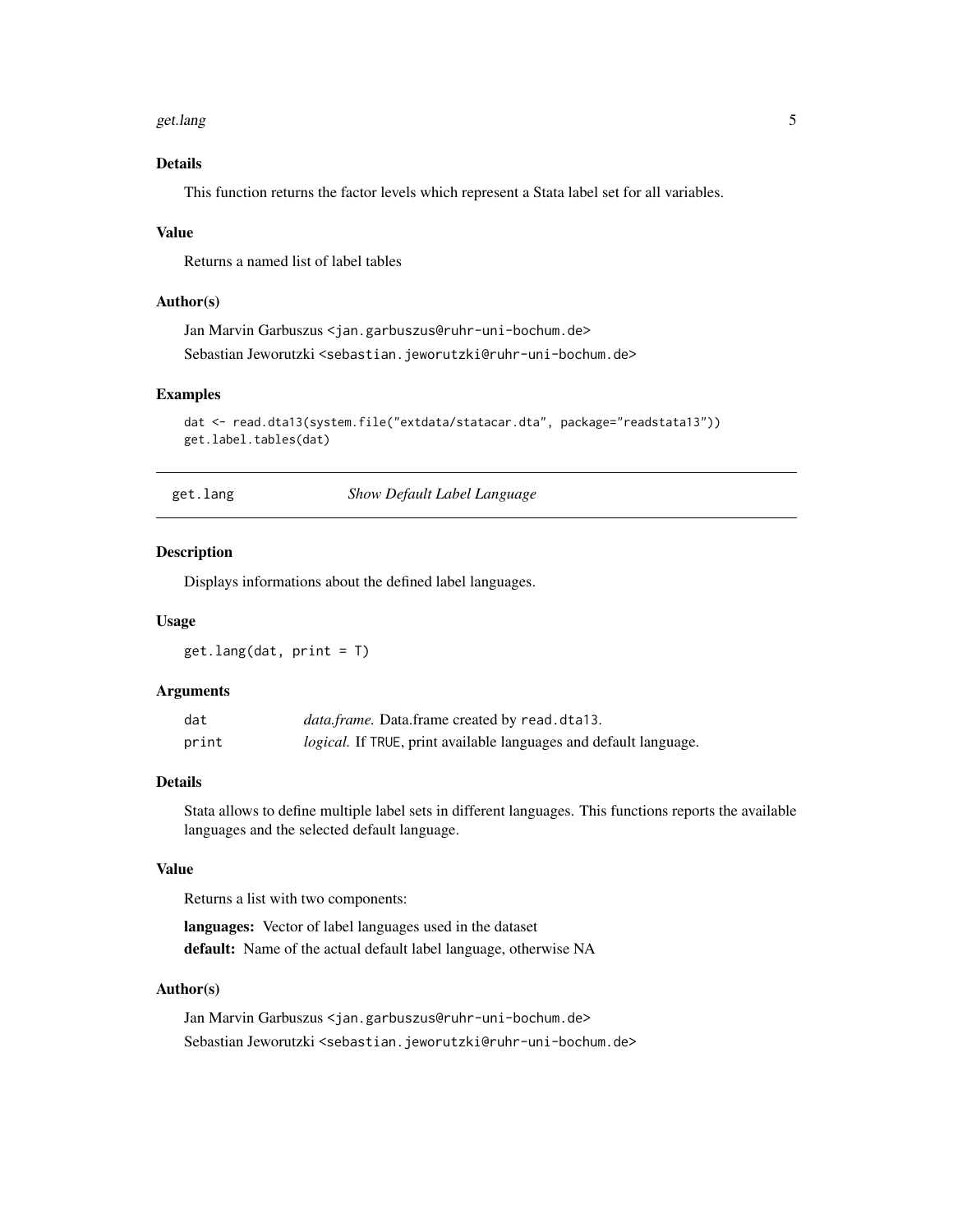<span id="page-5-0"></span>

Recreates the code numbers of a factor as stored in the Stata dataset.

#### Usage

```
get.origin.codes(x, label.table)
```
# Arguments

|             | <i>factor.</i> Factor to obtain code for                |
|-------------|---------------------------------------------------------|
| label.table | table. Table with factor levels obtained by get. label. |

# Details

While converting numeric variables into factors, the original code numbers are lost. This function reconstructs the codes from the attribute label.table.

#### Value

Returns an integer with original codes

#### Author(s)

Jan Marvin Garbuszus <jan.garbuszus@ruhr-uni-bochum.de>

Sebastian Jeworutzki <sebastian.jeworutzki@ruhr-uni-bochum.de>

#### Examples

```
dat <- read.dta13(system.file("extdata/statacar.dta", package="readstata13"))
labname <- get.label.name(dat,"type")
labtab <- get.label(dat, labname)
```
# comparsion get.origin.codes(dat\$type, labtab) as.integer(dat\$type)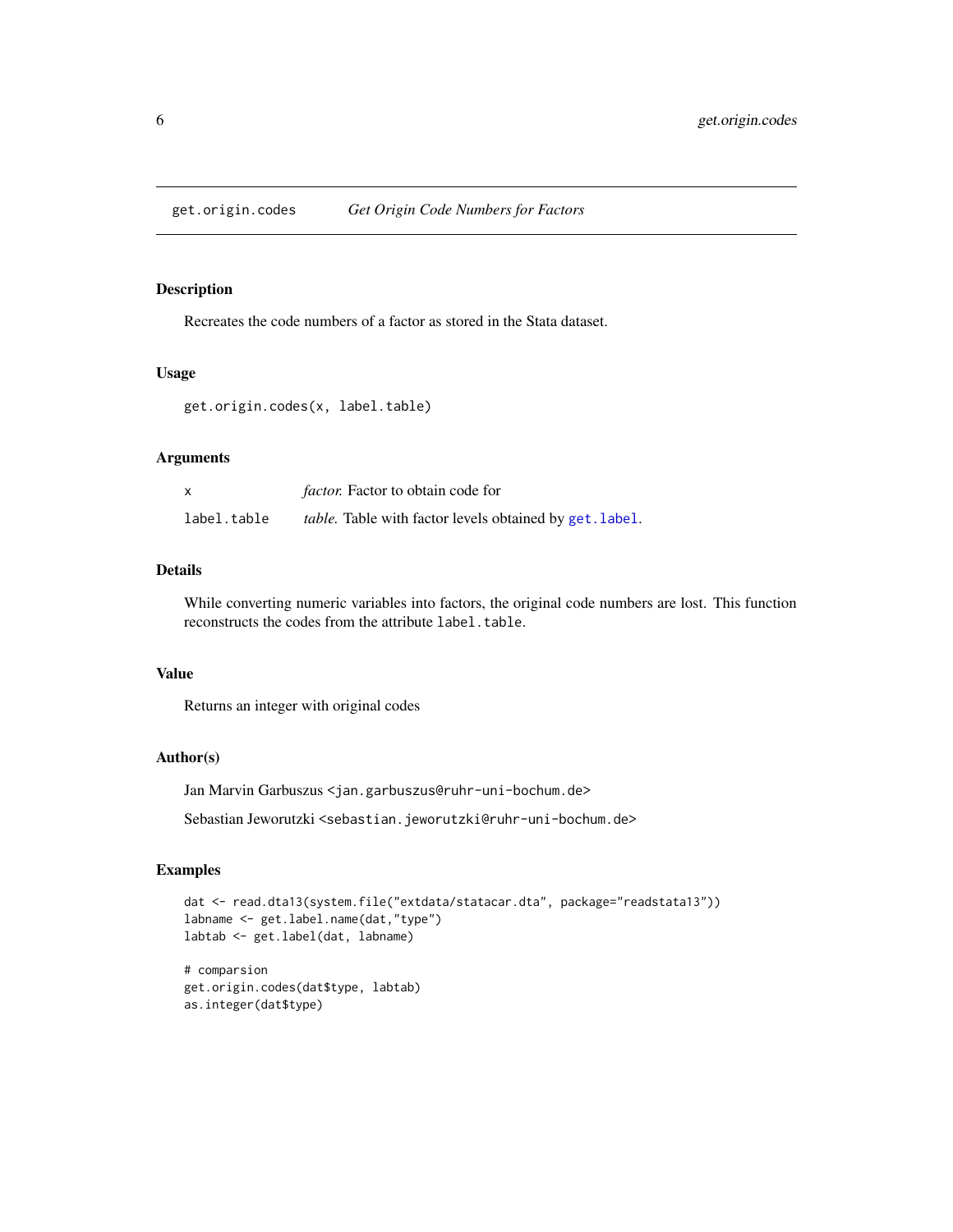<span id="page-6-0"></span>

Stata requires us to provide the maximum size of a charactervector as every row is stored in a bit region of this size.

# Usage

maxchar(x)

# Arguments

 $\overline{\phantom{a}}$ 

x vector of data frame

# Details

Ex: If the max chars size is four,  $\angle$  is no character in this vector: 1. row: four 3. row: one  $\angle$  4. row:

If a character vector contains only missings or is empty, we will assign it a value of one, since Stata otherwise cannot handle what we write.

read.dta13 *Read Stata Binary Files*

#### Description

read.dta13 reads a Stata dta-file and imports the data into a data.frame.

#### Usage

```
read.dta13(
  file,
  convert.factors = TRUE,
  generate.factors = FALSE,
  encoding = "UTF-8",
  fromEncoding = NULL,
  convert.underscore = FALSE,
 missing.type = FALSE,
  convert.dates = TRUE,
  replace.strl = TRUE,
  add.rownames = FALSE,
  nonint.factors = FALSE,
  select.rows = NULL,
```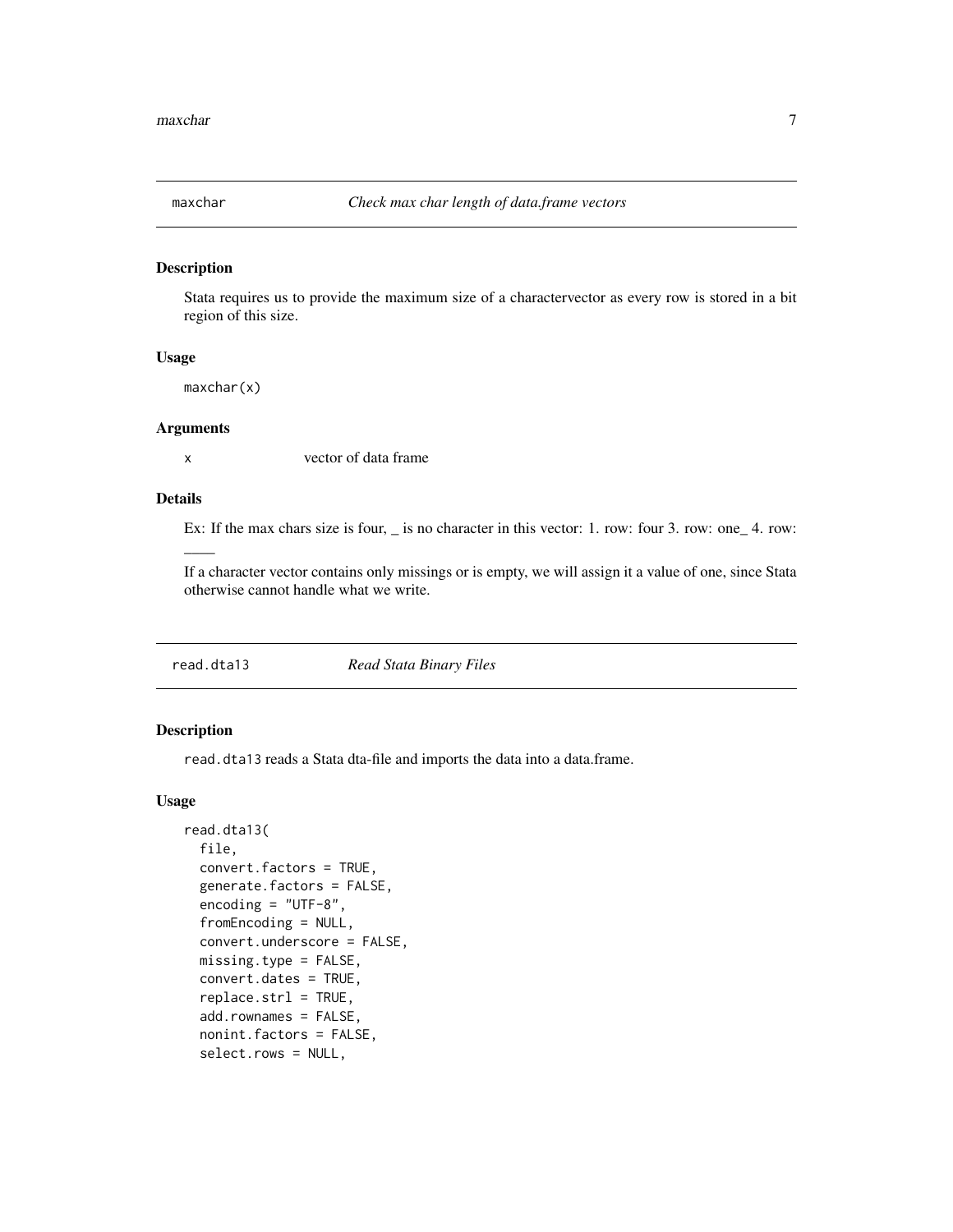```
select.cols = NULL,
 strlexport = FALSE,
 strlpath = ".".tz = "GMT"\mathcal{L}
```
# Arguments

| file               | character. Path to the dta file you want to import.                                                                                                                                                                                                                                                                                 |  |  |  |  |
|--------------------|-------------------------------------------------------------------------------------------------------------------------------------------------------------------------------------------------------------------------------------------------------------------------------------------------------------------------------------|--|--|--|--|
| convert.factors    |                                                                                                                                                                                                                                                                                                                                     |  |  |  |  |
|                    | logical. If TRUE, factors from Stata value labels are created.                                                                                                                                                                                                                                                                      |  |  |  |  |
| generate.factors   |                                                                                                                                                                                                                                                                                                                                     |  |  |  |  |
|                    | logical. If TRUE and convert factors is TRUE, missing factor labels are created<br>from integers. If duplicated labels are found, unique labels will be generated<br>according the following scheme: "label_(integer code)".                                                                                                        |  |  |  |  |
| encoding           | <i>character.</i> Strings can be converted from Windows-1252 or UTF-8 to system<br>encoding. Options are "latin1" or "UTF-8" to specify target encoding explicitly.<br>Stata 14, 15 and 16 files are UTF-8 encoded and may contain strings which can't<br>be displayed in the current locale. Set encoding=NULL to stop reencoding. |  |  |  |  |
| fromEncoding       | character. We expect strings to be encoded as "CP1252" for Stata Versions 13<br>and older. For dta files saved with Stata 14 or newer "UTF-8" is used. In some<br>situation the used encoding can differ for Stata 14 files and must be manually<br>set.                                                                            |  |  |  |  |
| convert.underscore |                                                                                                                                                                                                                                                                                                                                     |  |  |  |  |
|                    | logical. If TRUE, "_" in variable names will be changed to "."                                                                                                                                                                                                                                                                      |  |  |  |  |
| missing.type       | logical. Stata knows 27 different missing types: ., .a, .b, , .z. If TRUE, attribute<br>missing will be created.                                                                                                                                                                                                                    |  |  |  |  |
| convert.dates      | logical. If TRUE, Stata dates are converted.                                                                                                                                                                                                                                                                                        |  |  |  |  |
| replace.strl       | logical. If TRUE, replace the reference to a strL string in the data.frame with the<br>actual value. The strl attribute will be removed from the data.frame (see details).                                                                                                                                                          |  |  |  |  |
| add.rownames       | logical. If TRUE, the first column will be used as rownames. Variable will be<br>dropped afterwards.                                                                                                                                                                                                                                |  |  |  |  |
| nonint.factors     | logical. If TRUE, factors labels will be assigned to variables of type float and<br>double.                                                                                                                                                                                                                                         |  |  |  |  |
| select.rows        | integer. Vector of one or two numbers. If single value rows from 1:val are<br>selected. If two values of a range are selected the rows in range will be selected.                                                                                                                                                                   |  |  |  |  |
| select.cols        | <i>character.</i> Vector of variables to select.                                                                                                                                                                                                                                                                                    |  |  |  |  |
| strlexport         | <i>logical.</i> Should strl content be exported as binary files?                                                                                                                                                                                                                                                                    |  |  |  |  |
| strlpath           | <i>character</i> . Path for strl export.                                                                                                                                                                                                                                                                                            |  |  |  |  |
| tz                 | <i>character.</i> time zone specification to be used for POSIXct values. """ is the<br>current time zone, and "GMT"' is UTC (Universal Time, Coordinated).                                                                                                                                                                          |  |  |  |  |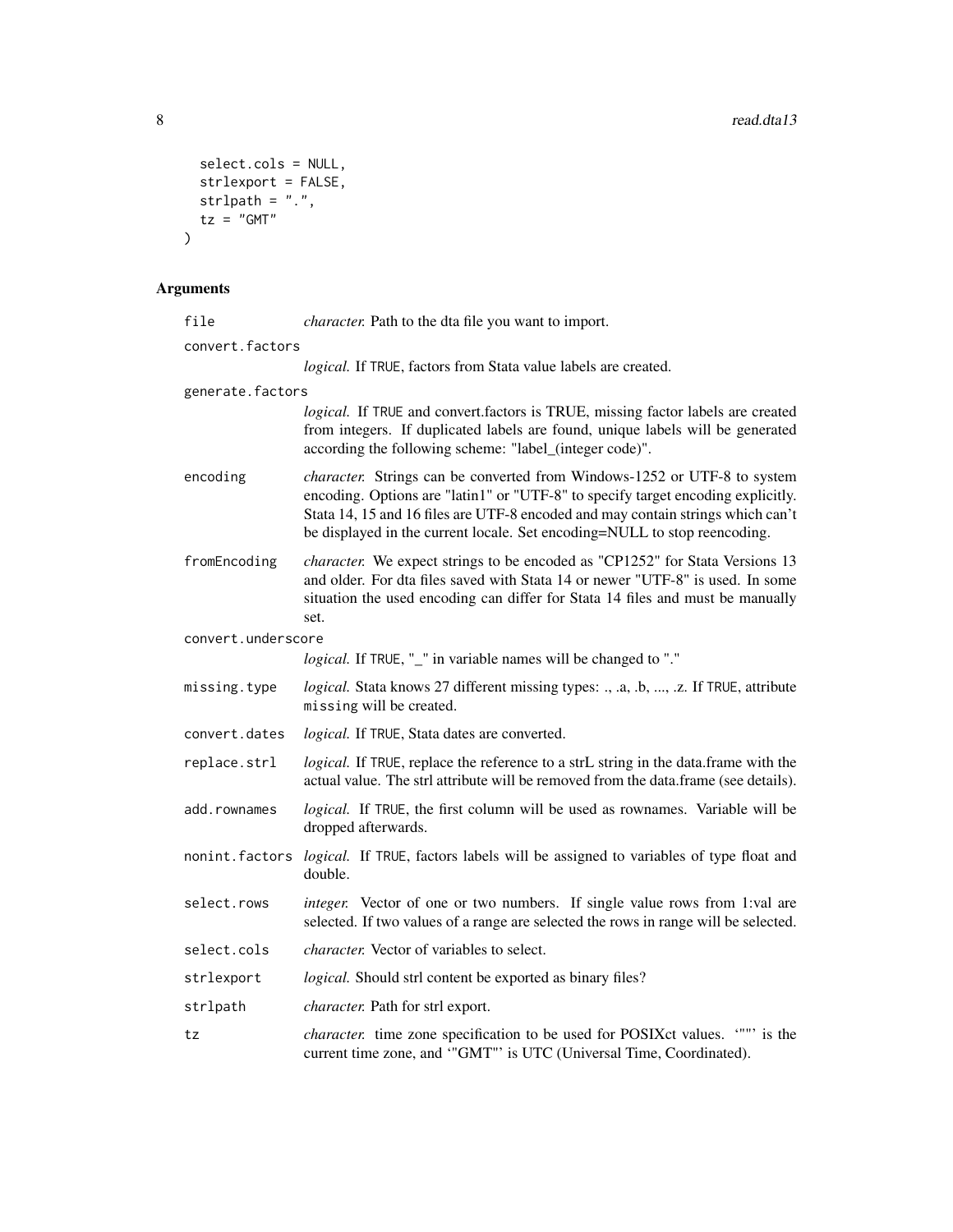#### <span id="page-8-0"></span>read.dta13 99 Personalistic state of the contract of the contract of the contract of the contract of the contract of the contract of the contract of the contract of the contract of the contract of the contract of the contr

#### Details

If the filename is a url, the file will be downloaded as a temporary file and read afterwards.

Stata files are encoded in ansinew. Depending on your system's default encoding certain characters may appear wrong. Using a correct encoding may fix these.

Variable names stored in the dta-file will be used in the resulting data.frame. Stata types char, byte, and int will become integer; float and double will become numerics. R only knows a single missing type, while Stata knows 27, so all Stata missings will become NA in R. If you need to keep track of Statas original missing types, you may use missing.type=TRUE.

Stata dates are converted to R's Date class the same way foreign handles dates.

Stata 13 introduced a new character type called strL. strLs are able to store strings up to 2 billion characters. While R is able to store strings of this size in a character vector, the printed representation of such vectors looks rather cluttered, so it's possible to save only a reference in the data.frame with option replace.strl=FALSE.

In R, you may use rownames to store characters (see for instance data(swiss)). In Stata, this is not possible and rownames have to be stored as a variable. If you want to use rownames, set add.rownames to TRUE. Then the first variable of the dta-file will hold the rownames of the resulting data.frame.

Reading dta-files of older and newer versions than 13 was introduced with version 0.8.

#### Value

The function returns a data.frame with attributes. The attributes include

datalabel: Dataset label

time.stamp: Timestamp of file creation

formats: Stata display formats. May be used with [sprintf](#page-0-0)

types: Stata data type (see Stata Corp 2014)

val.labels: For each variable the name of the associated value labels in "label"

var.labels: Variable labels

version: dta file format version

label.table: List of value labels.

- strl: Character vector with long strings for the new strl string variable type. The name of every element is the identifier.
- expansion.fields: list providing variable name, characteristic name and the contents of Stata characteristic field.

missing: List of numeric vectors with Stata missing type for each variable.

byteorder: Byteorder of the dta-file. LSF or MSF.

orig.dim: Dimension recorded inside the dta-file.

#### Note

read.dta13 uses GPL 2 licensed code by Thomas Lumley and R-core members from foreign::read.dta().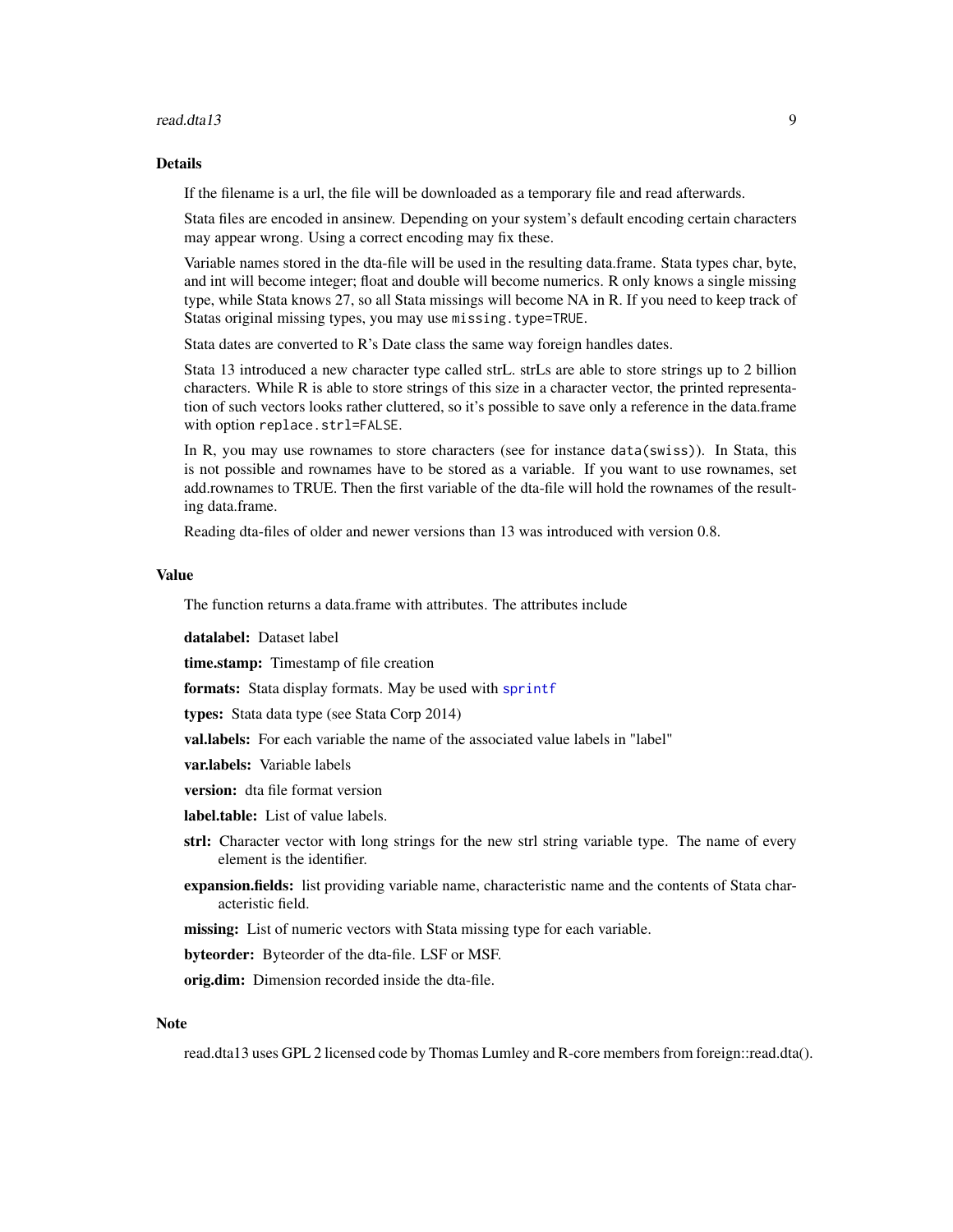#### <span id="page-9-0"></span>Author(s)

Jan Marvin Garbuszus <jan.garbuszus@ruhr-uni-bochum.de>

Sebastian Jeworutzki <sebastian.jeworutzki@ruhr-uni-bochum.de>

#### References

Stata Corp (2014): Description of .dta file format <https://www.stata.com/help.cgi?dta>

# See Also

[read.dta](#page-0-0) in package foreign and memisc for dta files from Stata versions < 13 and read\_dta in package haven for Stata version >= 13.

# Examples

```
## Not run:
  library(readstata13)
  r13 <- read.dta13("https://www.stata-press.com/data/r13/auto.dta")
```
## End(Not run)

readstata13 *Import Stata Data Files*

# Description

Function to read the Stata file format into a data.frame.

#### Note

If you catch a bug, please do not sue us, we do not have any money.

#### Author(s)

Marvin Garbuszus <jan.garbuszus@ruhr-uni-bochum.de> Sebastian Jeworutzki <sebastian.jeworutzki@ruhr-uni-bochum.de>

# See Also

[read.dta](#page-0-0) and memisc for dta files from Stata Versions < 13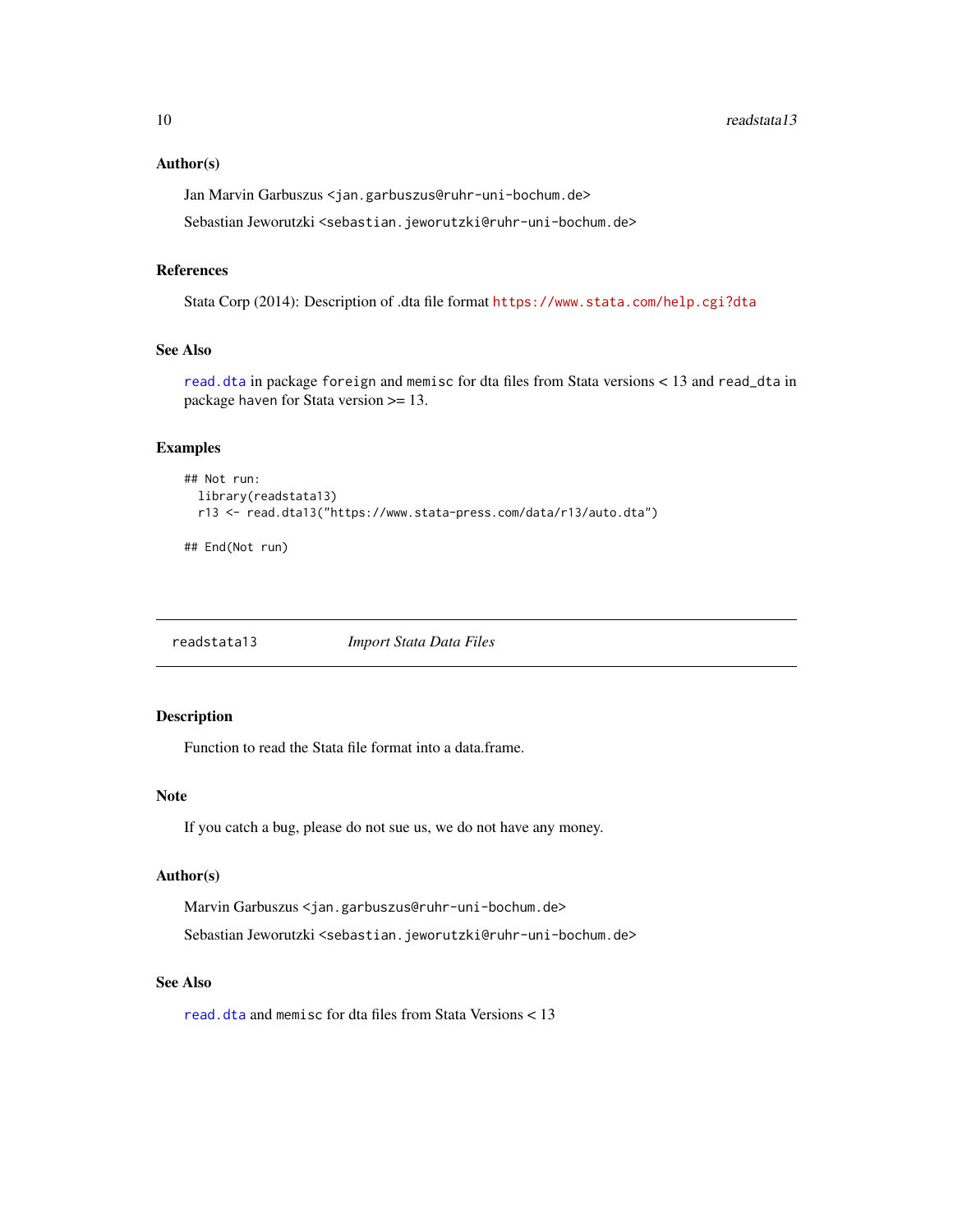<span id="page-10-0"></span>

save.dta13 writes a Stata dta-file bytewise and saves the data into a dta-file.

# Usage

```
save.dta13(
 data,
  file,
 data.label = NULL,
  time.stamp = TRUE,
  convert.factors = TRUE,
  convert.dates = TRUE,
  tz = "GMT",add.rownames = FALSE,
  compress = FALSE,
  version = 117,
  convert.underscore = FALSE
)
```
# Arguments

| data            | <i>data.frame.</i> A data.frame Object.                                                                                                                                                                                                                                                                                           |
|-----------------|-----------------------------------------------------------------------------------------------------------------------------------------------------------------------------------------------------------------------------------------------------------------------------------------------------------------------------------|
| file            | <i>character.</i> Path to the dta file you want to export.                                                                                                                                                                                                                                                                        |
| data.label      | <i>character.</i> Name of the dta-file.                                                                                                                                                                                                                                                                                           |
| time.stamp      | logical. If TRUE, add a time.stamp to the dta-file.                                                                                                                                                                                                                                                                               |
| convert.factors |                                                                                                                                                                                                                                                                                                                                   |
|                 | <i>logical.</i> If TRUE, factors will be converted to Stata variables with labels. Stata<br>expects strings to be encoded as Windows-1252, so all levels will be recoded.<br>Character which can not be mapped in Windows-1252 will be saved as hexcode.                                                                          |
| convert.dates   | logical. If TRUE, dates will be converted to Stata date time format. Code from<br>foreign::write.dta                                                                                                                                                                                                                              |
| tz              | <i>character.</i> time zone specification to be used for POSIX ct values and dates (if<br>convert.dates is TRUE). """ is the current time zone, and "GMT" is UTC<br>(Universal Time, Coordinated).                                                                                                                                |
| add.rownames    | logical. If TRUE, a new variable rownames will be added to the dta-file.                                                                                                                                                                                                                                                          |
| compress        | <i>logical.</i> If TRUE, the resulting dta-file will use all of Statas numeric-vartypes.                                                                                                                                                                                                                                          |
| version         | <i>numeric.</i> Stata format for the resulting dta-file either Stata version number (6 -<br>16) or the internal Stata dta-format (e.g. 117 for Stata 13). Experimental support<br>for large datasets: Use version="15mp" to save the dataset in the new Stata 15/16<br>MP file format. This feature is not thoroughly tested yet. |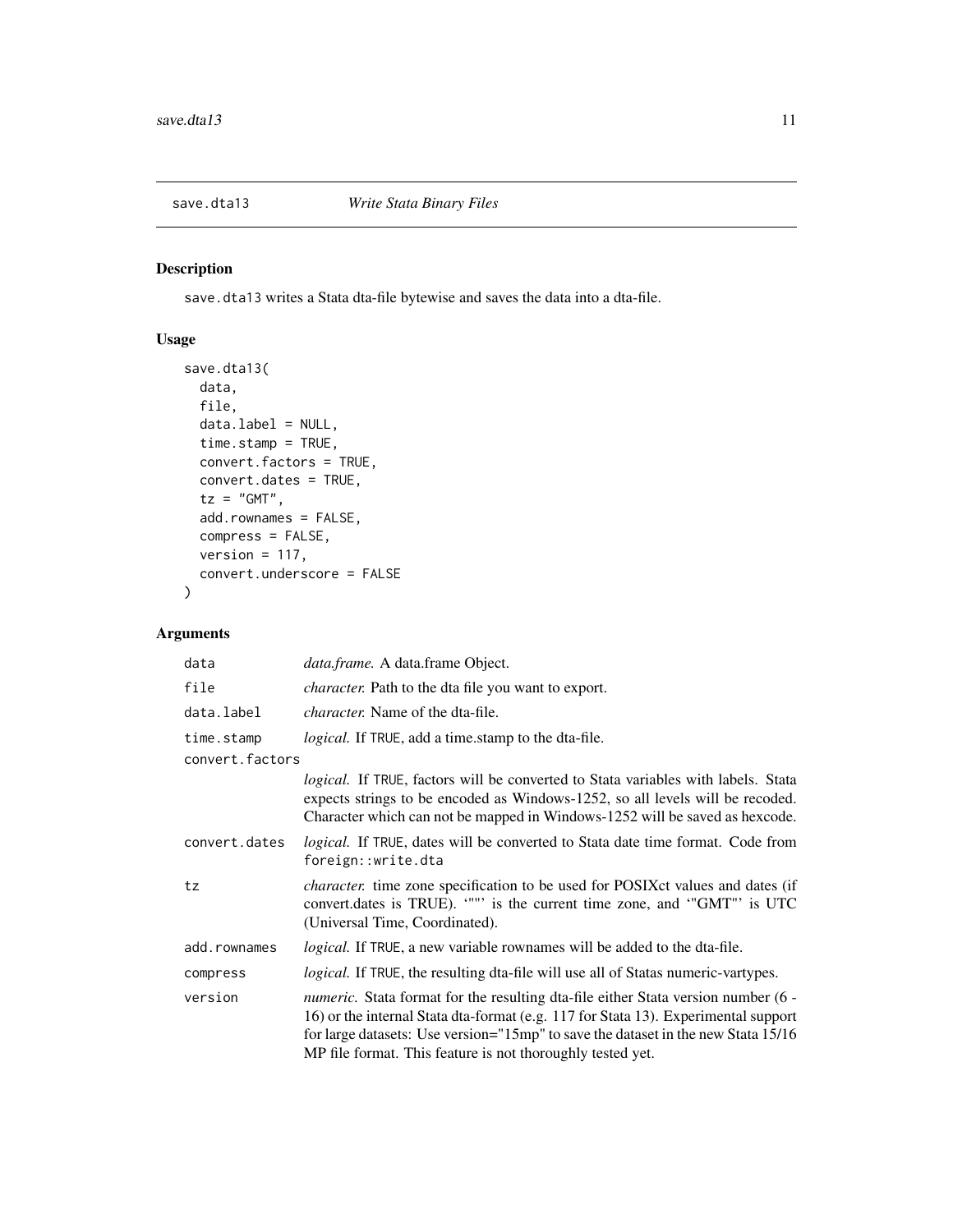convert.underscore

*logical.* If TRUE, all non numerics or non alphabet characters will be converted to underscores.

#### Value

The function writes a dta-file to disk. The following features of the dta file format are supported:

datalabel: Dataset label

time.stamp: Timestamp of file creation

formats: Stata display formats. May be used with [sprintf](#page-0-0)

type: Stata data type (see Stata Corp 2014)

var.labels: Variable labels

version: dta file format version

strl: List of character vectors for the new strL string variable type. The first element is the identifier and the second element the string.

#### Author(s)

Jan Marvin Garbuszus <jan.garbuszus@ruhr-uni-bochum.de>

Sebastian Jeworutzki <sebastian.jeworutzki@ruhr-uni-bochum.de>

#### References

Stata Corp (2014): Description of .dta file format <https://www.stata.com/help.cgi?dta>

# See Also

[read.dta](#page-0-0) in package foreign and memisc for dta files from Stata versions < 13 and read\_dta in package haven for Stata version >= 13.

```
## Not run:
 library(readstata13)
 save.dta13(cars, file="cars.dta")
## End(Not run)
```
<span id="page-11-0"></span>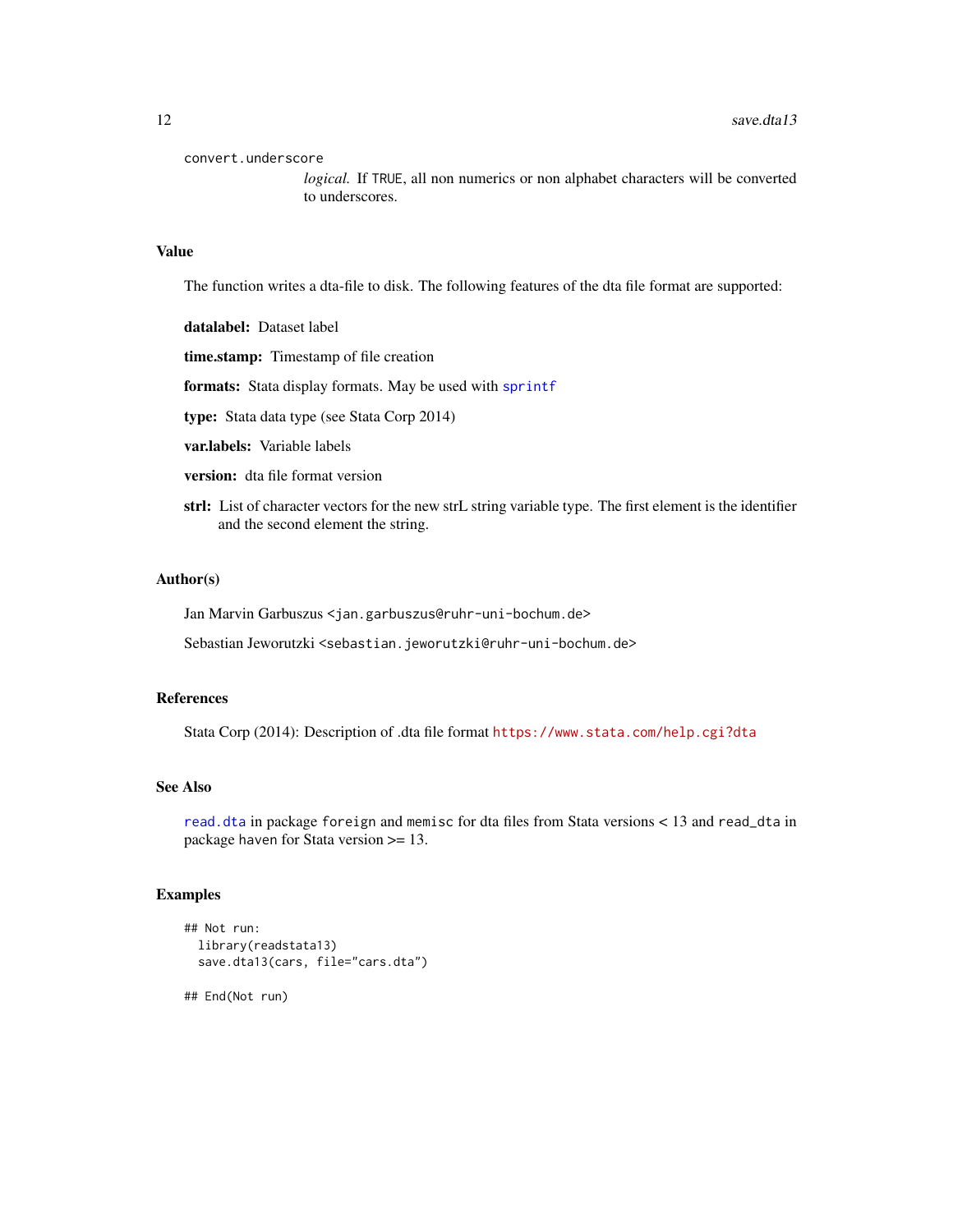<span id="page-12-0"></span>

Compression can reduce numeric vectors as integers if the vector does only contain integer type data.

#### Usage

saveToExport(x)

# Arguments

x vector of data frame

set.label *Assign Stata Labels to a Variable*

#### Description

Assign value labels from a Stata label set to a variable. If duplicated labels are found, unique labels will be generated according the following scheme: "label\_(integer code)". Levels without labels will become <NA>.

#### Usage

set.label(dat, var.name, lang = NA)

#### Arguments

| dat      | <i>data.frame.</i> Data.frame created by read.dta13.                                  |
|----------|---------------------------------------------------------------------------------------|
| var.name | <i>character.</i> Name of the variable in the data.frame                              |
| lang     | <i>character.</i> Label language. Default language defined by get. lang is used if NA |

#### Value

Returns a labeled factor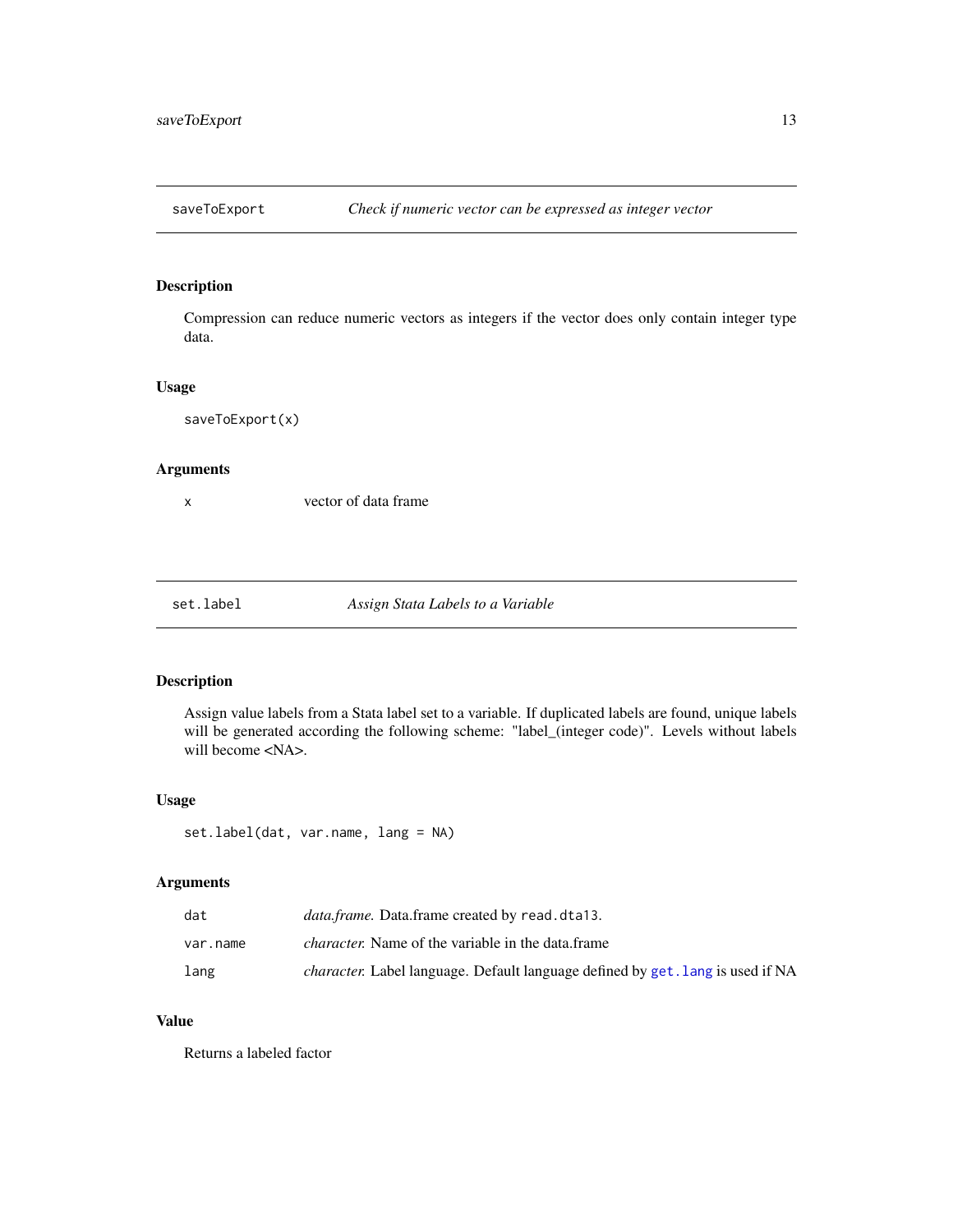#### 14 set.lang

#### Examples

```
dat <- read.dta13(system.file("extdata/statacar.dta", package="readstata13"),
                  convert.factors=FALSE)
# compare vectors
set.label(dat, "type")
dat$type
# German label
set.label(dat, "type", "de")
```
set.lang *Assign Stata Language Labels*

# Description

Changes default label language for a dataset. Variables with generated labels (option generate.labels=TRUE) are kept unchanged.

# Usage

set.lang(dat, lang = NA, generate.factors = FALSE)

# Arguments

| dat              | <i>data.frame.</i> Data.frame created by read.dta13.                                  |
|------------------|---------------------------------------------------------------------------------------|
| lang             | <i>character.</i> Label language. Default language defined by get. lang is used if NA |
| generate.factors |                                                                                       |
|                  | <i>logical.</i> If TRUE, missing factor levels are generated.                         |

# Value

Returns a data.frame with value labels in language "lang".

# Author(s)

Jan Marvin Garbuszus <jan.garbuszus@ruhr-uni-bochum.de> Sebastian Jeworutzki <sebastian.jeworutzki@ruhr-uni-bochum.de>

```
dat <- read.dta13(system.file("extdata/statacar.dta", package="readstata13"))
get.lang(dat)
varlabel(dat)
# set German label
datDE <- set.lang(dat, "de")
get.lang(datDE)
varlabel(datDE)
```
<span id="page-13-0"></span>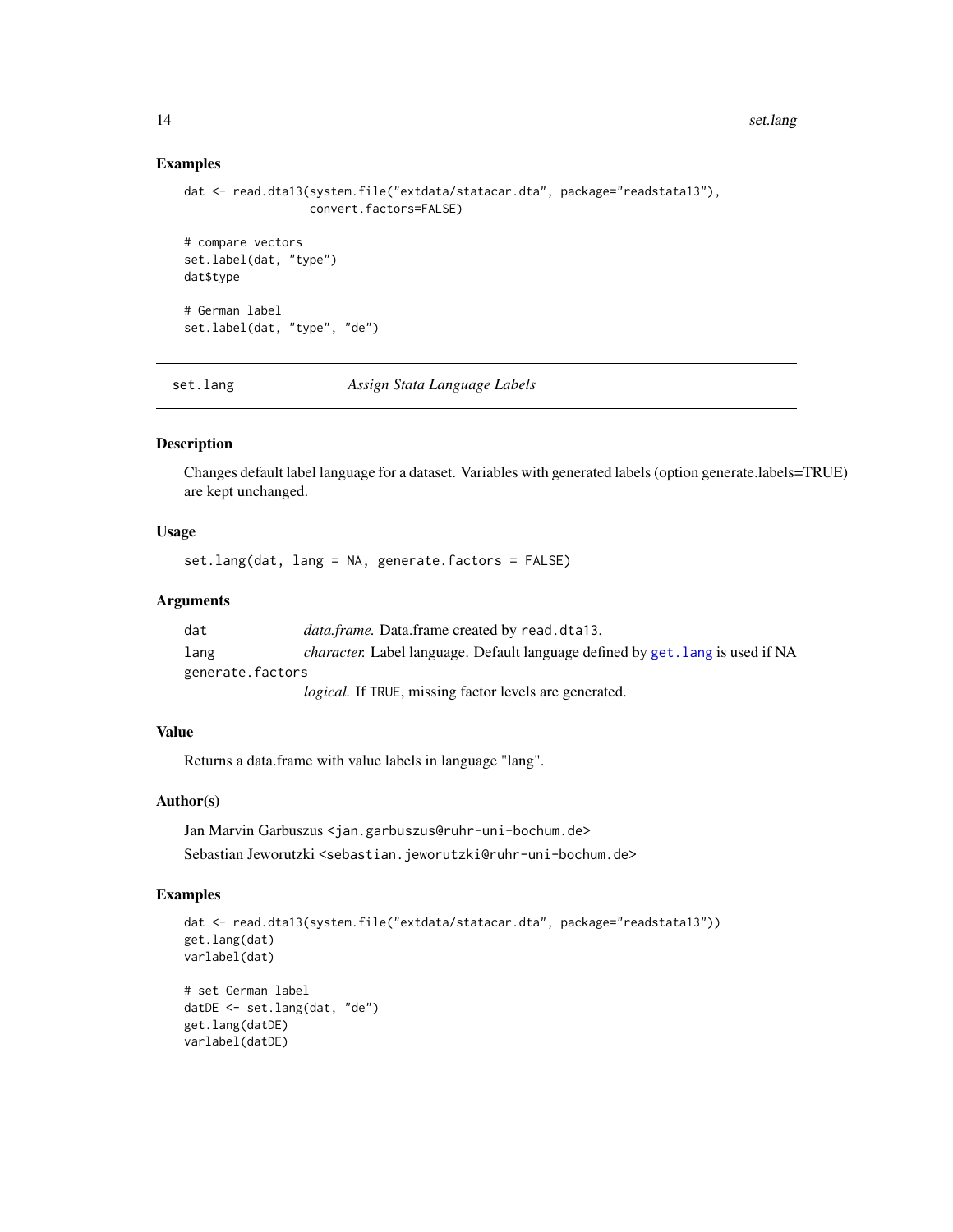<span id="page-14-0"></span>

Create conversion table for business calendar dates.

#### Usage

```
stbcal(stbcalfile)
```
#### Arguments

stbcalfile *stbcal-file* Stata business calendar file created by Stata.

# Details

Stata 12 introduced business calendar format. Business dates are integer numbers in a certain range of days, weeks, months or years. In this range some days are omitted (e.g. weekends or holidays). If a business calendar was created, a stbcal file matching this calendar was created. This file is required to read the business calendar. This parser reads the stbcal- file and returns a data.frame with dates matching business calendar dates.

A dta-file containing Stata business dates imported with read.stata13() shows in formats which stdcal file is required (e.g. " sp500.stbcal).

Stata allows adding a short description called purpose. This is added as an attribute of the resulting data.frame.

#### Value

Returns a data.frame with two cols:

range: The date matching the businessdate. Date format.

buisdays: The Stata business calendar day. Integer format.

#### Author(s)

Jan Marvin Garbuszus <jan.garbuszus@ruhr-uni-bochum.de>

Sebastian Jeworutzki <sebastian.jeworutzki@ruhr-uni-bochum.de>

```
sp500 <- stbcal(system.file("extdata/sp500.stbcal", package="readstata13"))
```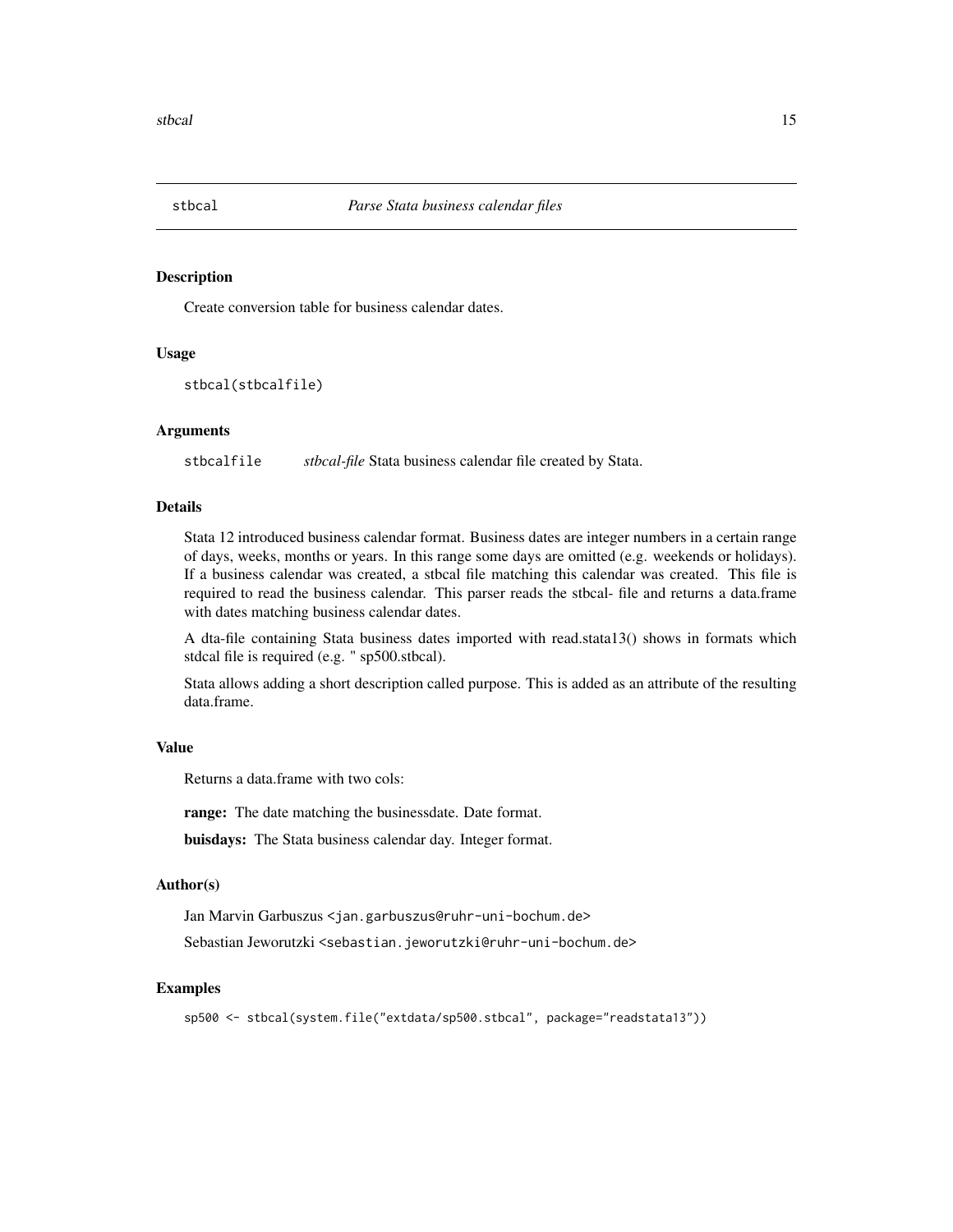<span id="page-15-0"></span>

Retrieve or set variable labels for a dataset.

#### Usage

varlabel(dat, var.name = NULL, lang = NA)

varlabel(dat) <- value

# Arguments

| dat      | <i>data.frame.</i> Data.frame created by read.dta13.                                  |
|----------|---------------------------------------------------------------------------------------|
| var.name | <i>character vector.</i> Variable names. If NULL, get label for all variables.        |
| lang     | <i>character.</i> Label language. Default language defined by get. lang is used if NA |
| value    | <i>character vector.</i> Character vector of size ncol(data) with variable names.     |

# Value

Returns an named vector of variable labels

#### Author(s)

Jan Marvin Garbuszus <jan.garbuszus@ruhr-uni-bochum.de> Sebastian Jeworutzki <sebastian.jeworutzki@ruhr-uni-bochum.de>

```
dat <- read.dta13(system.file("extdata/statacar.dta", package="readstata13"),
                 convert.factors=FALSE)
# display variable labels
varlabel(dat)
# display german variable labels
varlabel(dat, lang="de")
# display german variable label for brand
varlabel(dat, var.name = "brand", lang="de")
# define new variable labels
varlabel(dat) <- letters[1:ncol(dat)]
# display new variable labels
varlabel(dat)
```